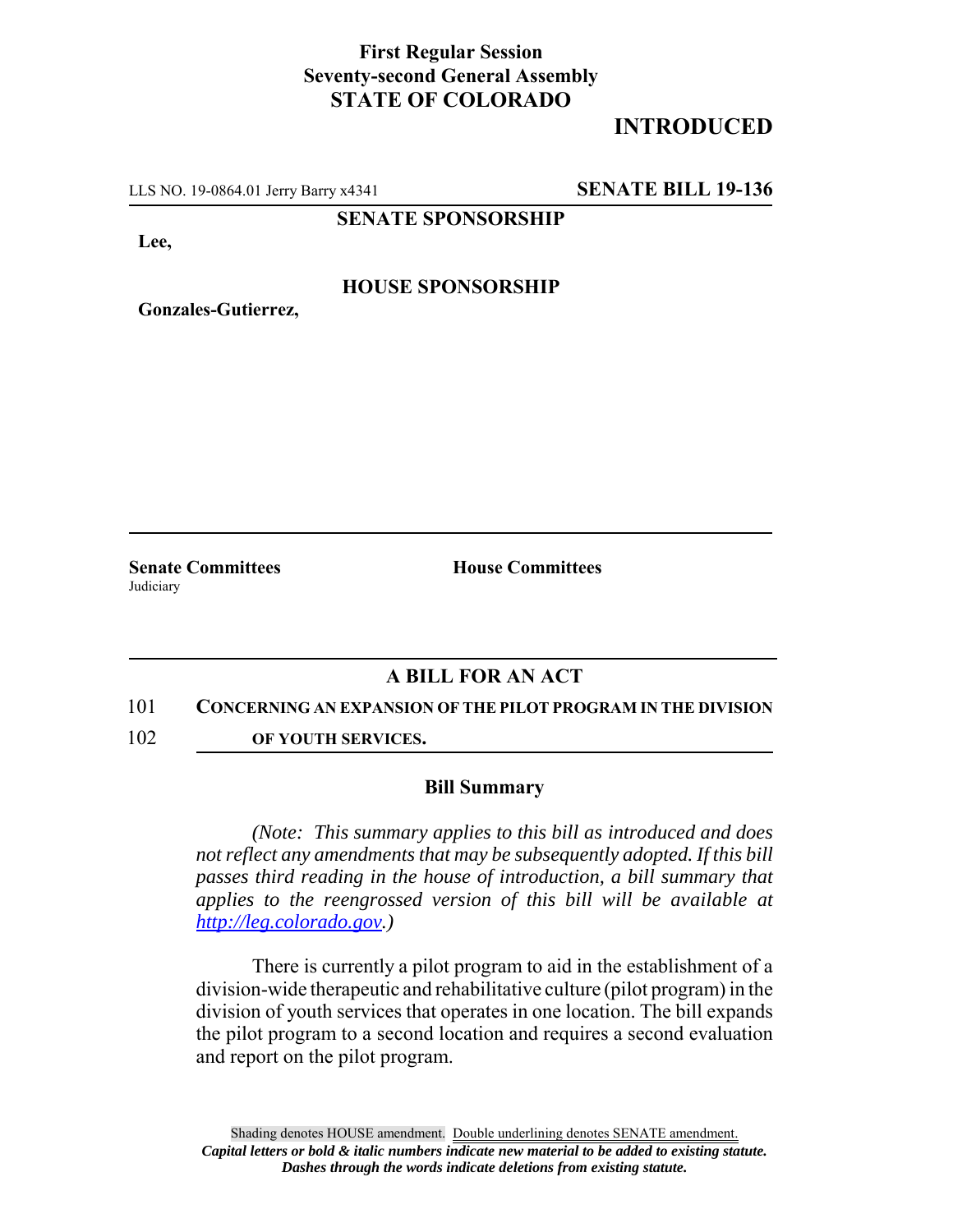*Be it enacted by the General Assembly of the State of Colorado:*

 **SECTION 1.** In Colorado Revised Statutes, 19-2-203, **amend** 3 (4)(b) introductory portion, (4)(b)(I), (4)(b)(III), (4)(b)(IV), (4)(b)(V)(G), 4 (4)(b)(V)(I), (4)(b)(V)(K), (4)(b)(V)(M), (4)(b)(VI), (4)(b)(VII), 5 (4)(b)(VIII), (4)(c)(V), and (4)(d) as follows:

 **19-2-203. Division of youth services - created - interagency agreements - duties of administrators of facilities in connection with voter registration and casting of ballots - reports - pilot programs - fund - definitions - repeal.** (4) **Pilot programs - fund created - repeal.** 10 (b) The division shall implement  $\alpha$  TWO pilot program PROGRAMS to aid in the establishment of a division-wide therapeutic and rehabilitative 12 culture. The pilot program PROGRAMS will test the efficacy of a therapeutic group-treatment approach and the ability of the division to keep youths and staff safe without the use of seclusion and mechanical 15 restraints other than handcuffs. In administering the pilot program PROGRAMS, the division shall:

 (I) Provide treatment to at least twenty THIRTY-FIVE youths committed to the division's care, divided into groups of no more than 19 twelve FIFTEEN. In selecting youths to participate in the pilot program PROGRAMS, the division shall ensure that the youths reflect a representative cross section of youths committed to the division's care with respect to age and history of violence.

 (III) Create teams of youths and staff by assigning each staff member to a group of youths, to which group the staff member remains 25 assigned throughout the pilot program PROGRAMS;

26 (IV) Require staff assigned to the pilot program PROGRAMS to be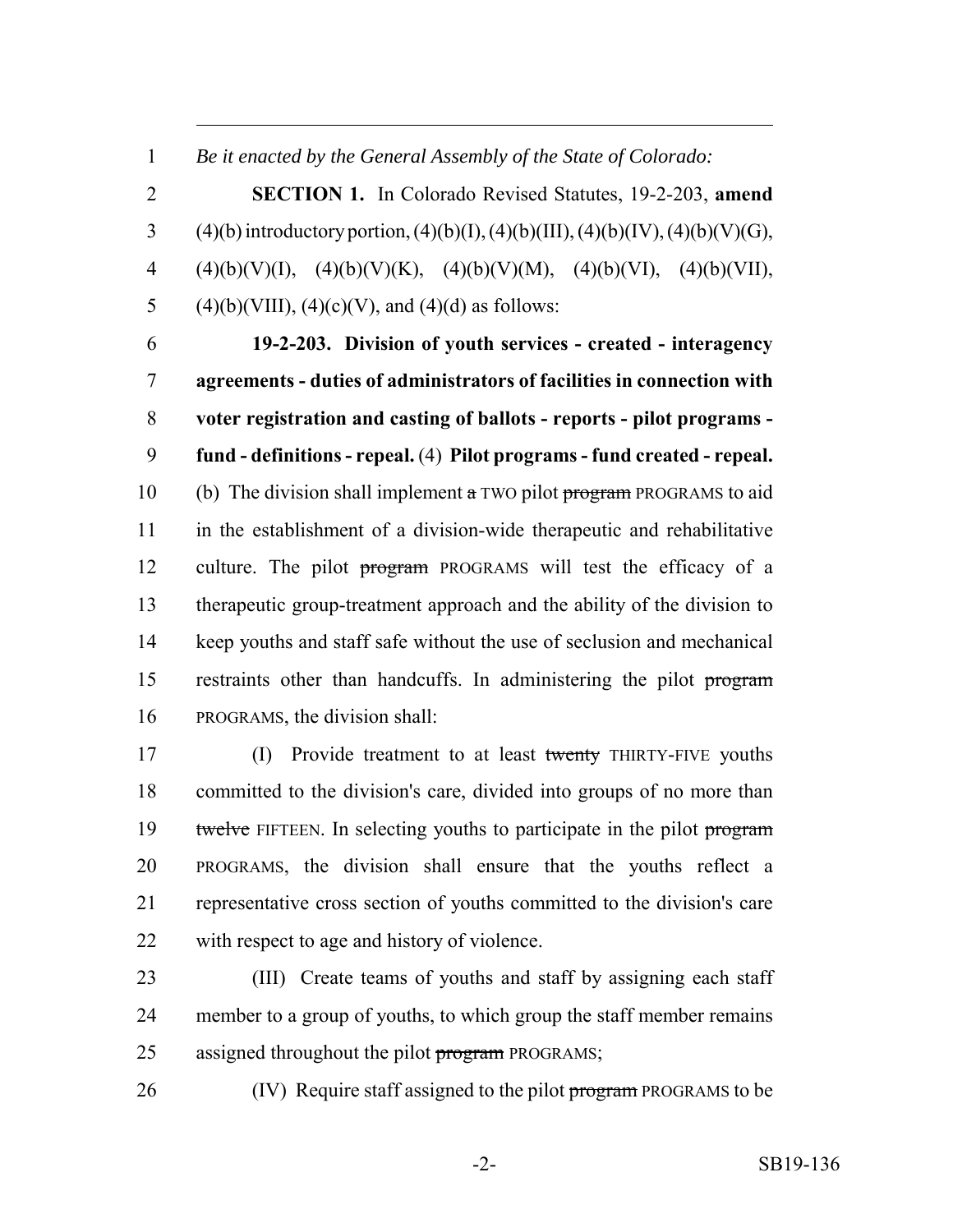trained as youth specialists and have or acquire substantial knowledge of rehabilitative treatment, de-escalation, adolescent behavior modification, trauma, safety, and physical management techniques that do not harm 4 youths; assign no staff members to the pilot program PROGRAMS solely as security staff; and maintain a ratio of staff to youths that meets or exceeds nationally recognized standards and reflects best practices;

 (V) Operate healthy, trauma-responsive organizational environments as demonstrated through prosocial, safe, and nonviolent interaction by:

 (G) To the extent possible, ensuring that each youth in the pilot 11 program PROGRAMS remains with his or her group and dedicated staff member during waking hours, except for specialized treatment or educational services;

 (I) Phasing out completely within the first year of the pilot 15 program the use of NOT USING restraint methods that physically harm youths, including striking youths, using mechanical restraints other than 17 handcuffs, and using pain-compliance or pressure-point techniques;

 $(K)$  Phasing out completely within the first year of the EACH pilot program the practice of placing youths alone in a room or area behind a locked door from which egress is prevented, except during sleeping hours, and avoiding isolation of youths from their peers;

 (M) Providing continuity of services and relationships through a seamless case management system and assignment of a dedicated case manager to each youth, which case manager serves as the primary advocate for the youth and his or her family and works actively with both 26 throughout the pilot **program** PROGRAMS;

(VI) Contract through a competitive bid process with an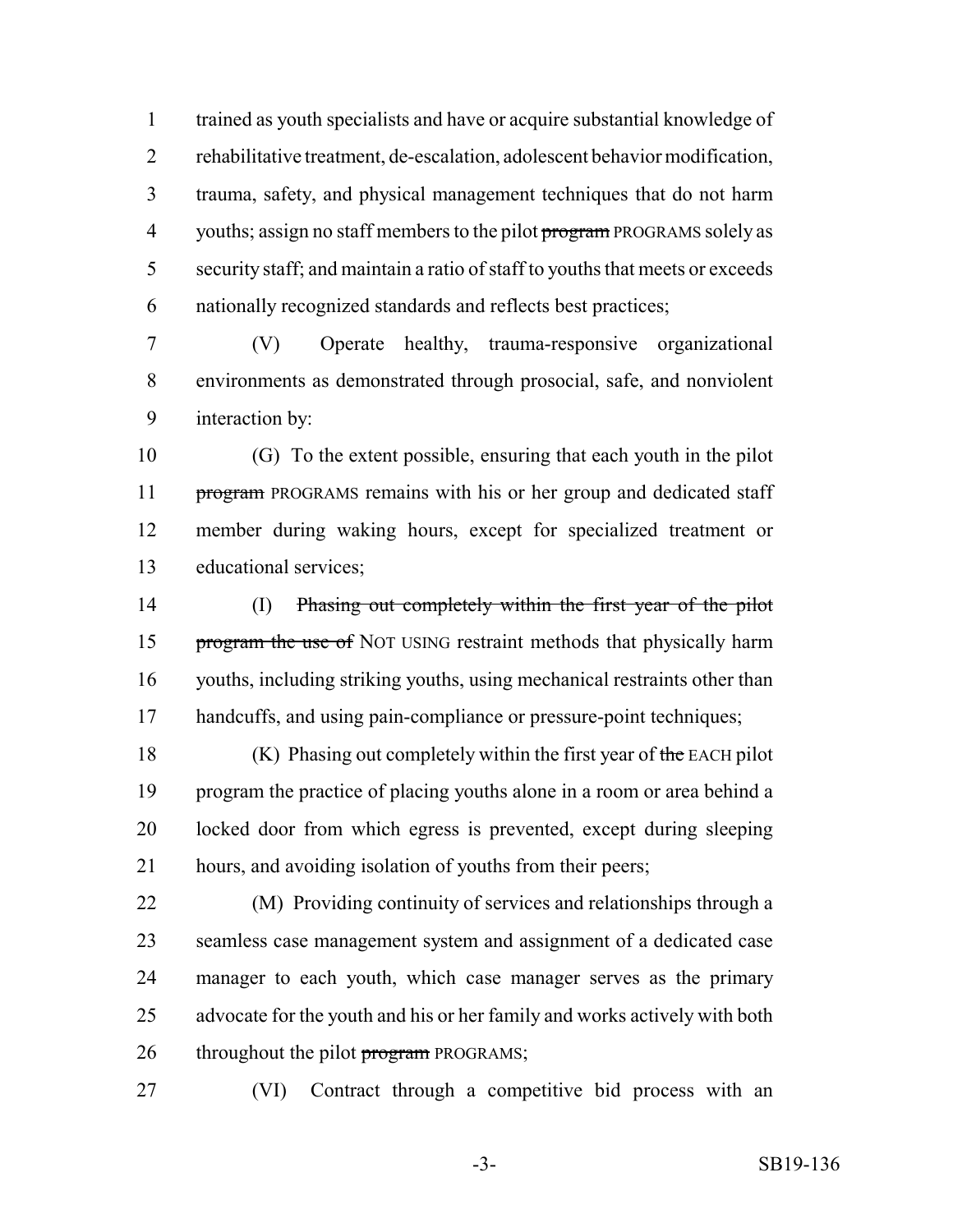independent third party to facilitate, coach, and train staff and leadership 2 throughout the course of the pilot program PROGRAMS. The independent third party must have expertise in systemic cultural transformation of a youth correctional system from a punitive correctional culture to a rehabilitative and therapeutic culture. The independent third party must have experience training staff in providing relationship-based, group-centered, trauma-responsive care and decreasing violence against youths and staff in facilities. The independent third party shall assist with 9 implementation of the pilot program PROGRAMS, provide training for staff working in the pilot program PROGRAMS, and provide at least one three-quarter-time to full-time consultant to provide on-the-ground mentorship, coaching, and training to pilot program staff members throughout the pilot program PROGRAMS. The consultant shall also provide training to the division's leadership regarding the philosophies 15 and techniques used in the pilot program. For the purposes of this 16 subsection (4)(b)(VI), on or before September 1, 2017, the division shall request proposals from candidates. The division shall require each 18 candidate to submit its proposal to the division on or before November 1, 19 2017, and the division shall contract with a candidate on or before 20 December 1, 2017 PROGRAMS. On or before January 1, 2018, the division shall begin working actively with the contracted independent third party 22 to take the necessary steps to commence the FIRST pilot program as soon as possible, which must begin to serve youths no later than July 1, 2018. AS SOON AS POSSIBLE, BUT NO LATER THAN JANUARY 30, 2020, THE DIVISION SHALL BEGIN WORKING WITH THE SECOND CONTRACTED INDEPENDENT THIRD PARTY TO COMMENCE THE SECOND PILOT PROGRAM, WHICH MUST BEGIN TO SERVE YOUTHS NO LATER THAN JULY 1, 2020.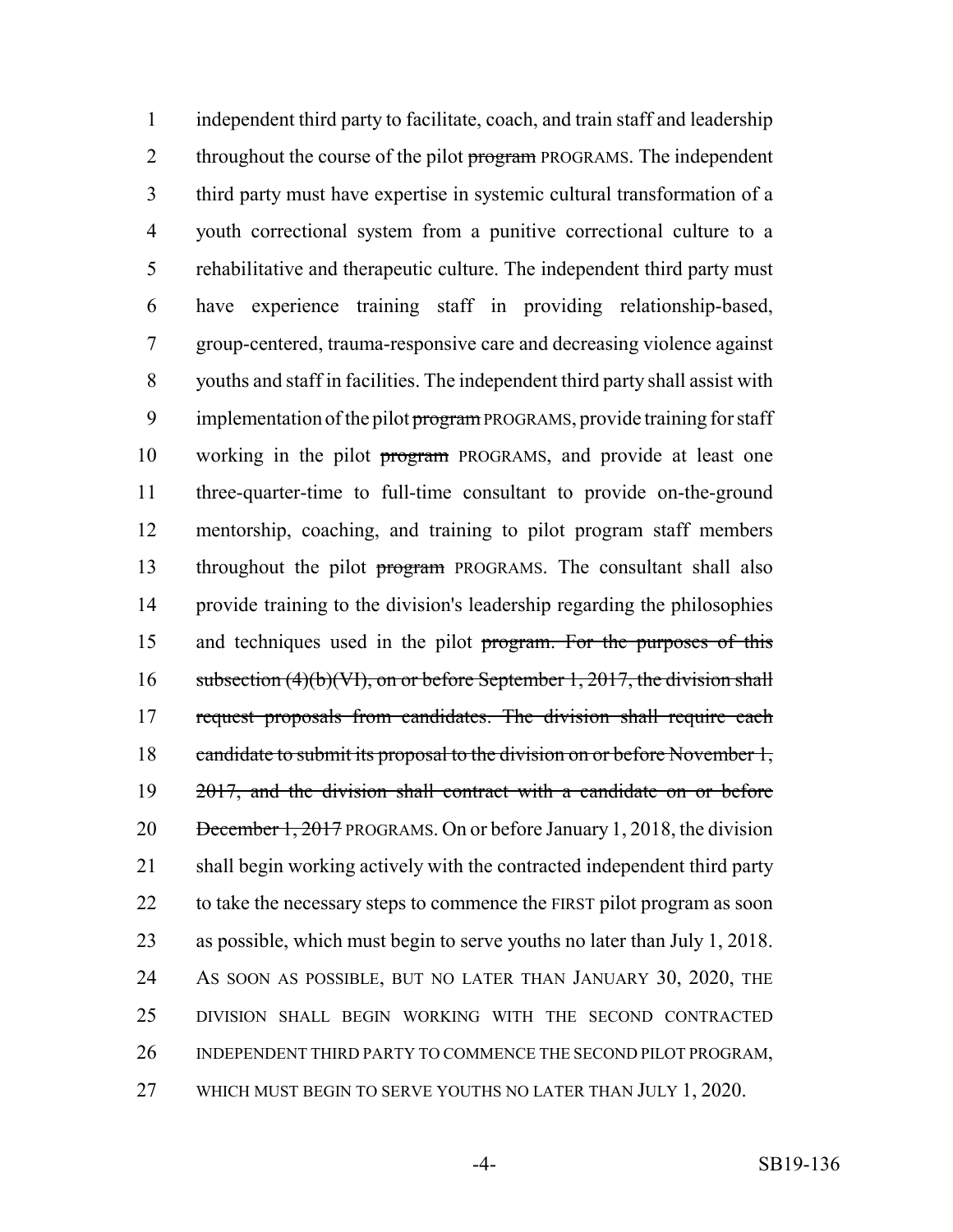(VII) (A) Contract through a competitive bid process with an 2 independent contractor other than ONE OF the independent third party PARTIES described in subsection (4)(b)(VI) of this section to evaluate the 4 effectiveness and outcome of the pilot program PROGRAMS. Prior to the 5 start of the EACH pilot program, the division and the contractor shall work together to identify the data points to be collected throughout the pilot program PROGRAMS, which must include, but are not limited to, data concerning fights, assaults on youths, assaults on staff, critical incidents, restraints, mechanical restraints, seclusion, injuries to youths, injuries to staff, criminal charges filed against youths or staff, grievances or complaints regarding abuse that have been filed or sustained, staff absences, staff turnover, and youth educational achievement. The division shall collect the data and make it available to the contractor at the 14 contractor's request throughout the pilot program PROGRAMS. For the purposes of this subsection (4)(b)(VII), on or before September 1, 2017, the division shall request proposals from candidates FOR AN EVALUATION OF THE FIRST PILOT PROGRAM. The division shall require each candidate to submit its proposal to the division on or before November 1, 2017, and the division shall contract with a candidate on or before December 1, 20 2017. Not later than ninety days after the end of the pilot program OCTOBER 1,2019, the independent contractor described in this subsection (4)(b)(VII) shall assess the data provided by the division and complete a report evaluating the effectiveness and outcomes of the FIRST pilot program when compared to one or more comparable populations of youths in the division. FOR THE PURPOSES OF THIS SUBSECTION (4)(b)(VII), THE DIVISION SHALL CONTRACT FOR AN EVALUATION OF THE EFFECTIVENESS AND OUTCOMES OF THE FIRST AND SECOND PILOT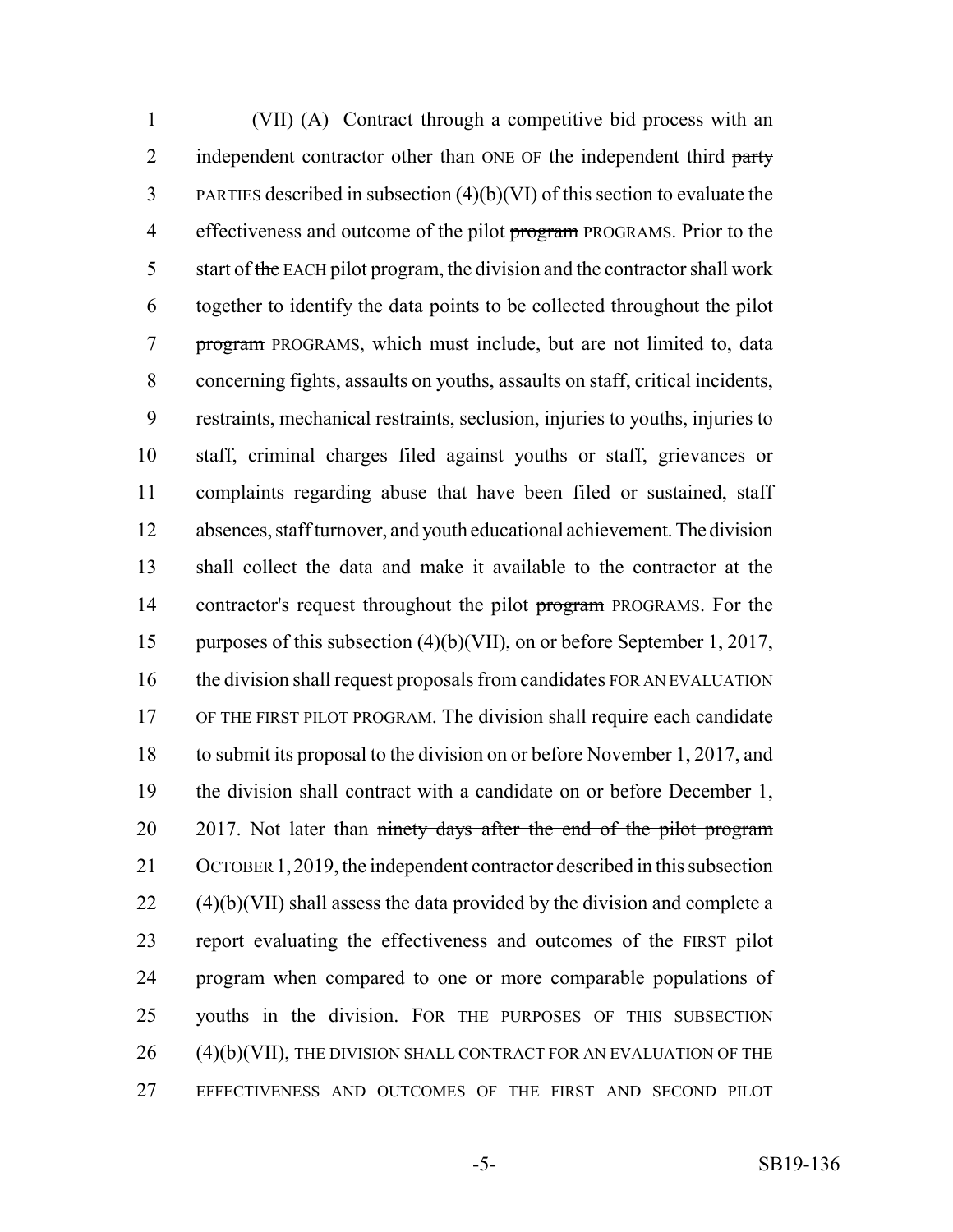PROGRAMS WHEN COMPARED TO ONE OR MORE COMPARABLE POPULATIONS OF YOUTHS IN THE DIVISION TO BE COMPLETED NO LATER THAN OCTOBER 1, 2021. The division shall provide the contractor CONTRACTORS all available data requested to complete the report REPORTS.

 (B) The independent contractor CONTRACTORS, at least in part, 7 shall base its evaluation THEIR EVALUATIONS of the effectiveness of the 8 pilot program PROGRAMS upon whether it reduces THEY REDUCE the number of fights, critical incidents, assaults on youths, assaults on staff, injuries to youths, and injuries to staff when compared to comparable 11 populations of youths in the division, and whether it reduces THEY REDUCE the number of physical managements and mechanical restraints when compared to comparable populations of youths in the division.

14 (C) Not later than ninety days after the end of the pilot program OCTOBER 1, 2019, the FIRST independent contractor shall complete the 16 report described in subsection  $(4)(b)(H)(A)$  SUBSECTION  $(4)(b)(VII)(A)$ 17 of this section and submit it to the judiciary committees of the house of representatives and the senate, to the public heath care and human services committee of the house of representatives, and to the health and human services committee of the senate, or to any successor committees. (D) NOT LATER THAN OCTOBER 1, 2021, THE SECOND 22 INDEPENDENT CONTRACTOR SHALL COMPLETE THE REPORT DESCRIBED IN 23 SUBSECTION  $(4)(b)(VII)(A)$  OF THIS SECTION AND SUBMIT IT TO THE

 SENATE, TO THE PUBLIC HEATH CARE AND HUMAN SERVICES COMMITTEE OF THE HOUSE OF REPRESENTATIVES, AND TO THE HEALTH AND HUMAN

JUDICIARY COMMITTEES OF THE HOUSE OF REPRESENTATIVES AND THE

SERVICES COMMITTEE OF THE SENATE, OR TO ANY SUCCESSOR